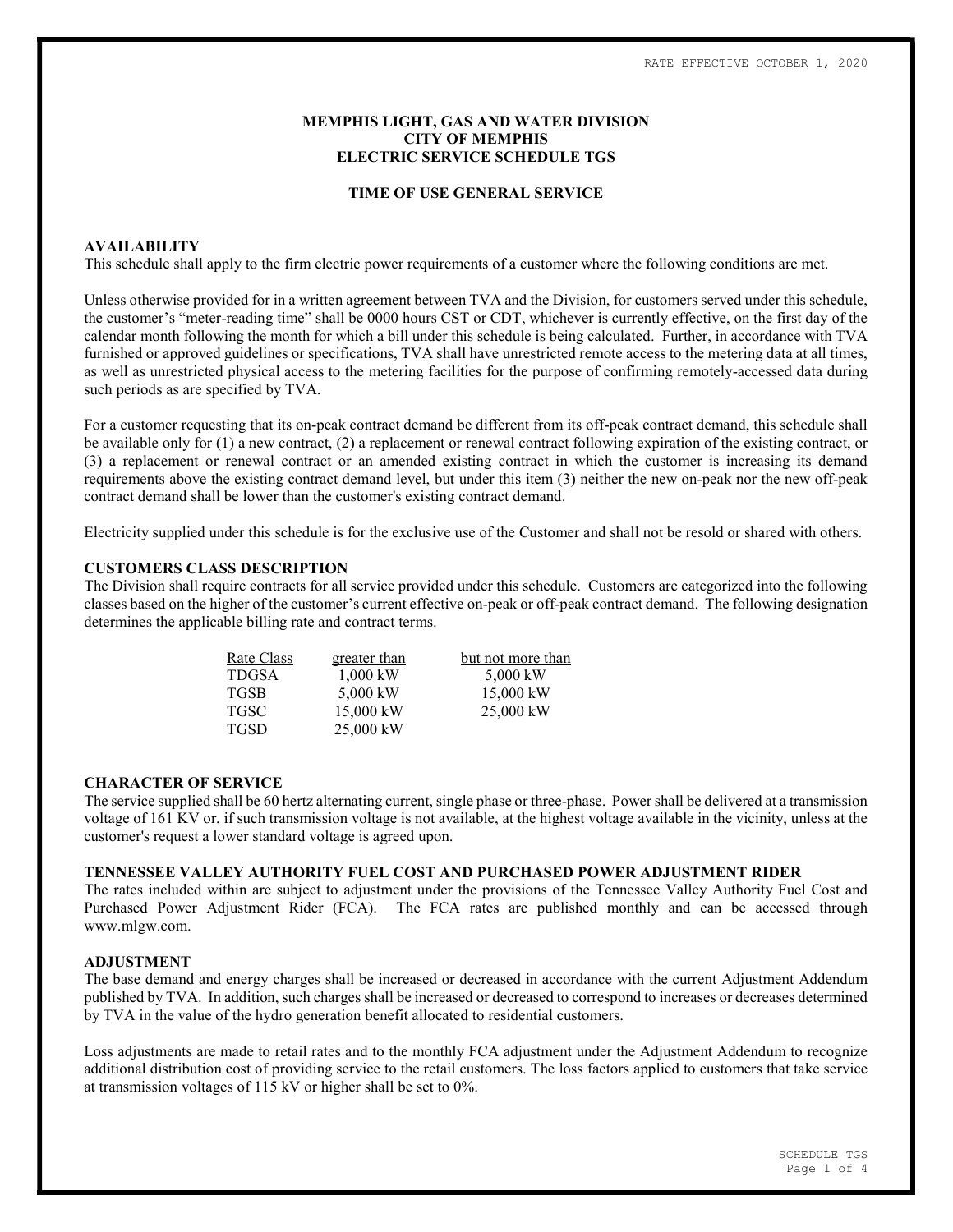### DETERMINATION OF SEASONAL PERIODS

Summer Period shall mean the June, July, August, and September billing months. Winter Period shall mean the December, January, February, and March billing months. Transition Period shall mean the April, May, October, and November billing months.

#### DETERMINATION OF ON-PEAK AND OFF-PEAK HOURS

Except for Saturdays, Sundays, November 1st and the weekdays that are observed as Federal holidays for New Year's Day, Memorial Day, Independence Day, Labor Day, Thanksgiving Day, and Christmas Day, on-peak hours for each day shall be from 1 p.m. to 7 p.m. from April through October and from 4 a.m. to 10 a.m. during all remaining months. All other hours of each day that are not otherwise defined as on-peak hours and all hours of such excepted days shall be off-peak hours. Such times shall be CST or CDT, whichever is then in effect. Said on-peak and off-peak hours are subject to change by TVA. In the event TVA determines that such changed on-peak and off-peak hours are appropriate, it shall so notify the Division at least 12 months prior to the effective date of such changed hours, and the Division shall promptly notify customer.

# DETERMINATION OF ON-PEAK AND OFF-PEAK DEMANDS, MAXIMUM METERED DEMAND, AND ENERGY AMOUNTS

The on-peak and off-peak kWh for any month shall be the energy amounts taken during the respective hours of the month designated under this schedule as on-peak and off-peak hours; provided, however, that notwithstanding the metered energy amount, the off-peak energy for any month shall in no case be less than the product of (1) the off-peak billing demand as calculated in the paragraph below and (2) 110 hours (reflecting a 15 percent load factor applied to the average number of hours in a month) at the applicable rate of Off-peak Block 1.

The Division shall meter the on-peak and off-peak demands in kW of all customers taking service under this schedule. The on-peak metered demand and off-peak metered demand for any month shall be determined separately for the respective hours of the month designated under this schedule as on-peak and off-peak hours. In each case, the metered demand shall be the highest average demand during any 30-consecutive-minute period beginning or ending on a clock hour of the month of the load metered in kW, and, except as provided below in this section, such amounts shall be used as the on-peak and off-peak billing demands. The maximum metered demand for any month shall be the higher of (1) the highest on-peak metered demand in the month or (2) the highest off-peak metered demand in the month. The on-peak billing demand shall in no case be less than the sum of (1) 30 percent of the first 5,000 kW, (2) 40 percent of the next 20,000 kW, (3) 50 percent of the next 25,000 kW, (4) 60 percent of the next 50,000 kW, (5) 70 percent of the next 100,000 kW, (6) 80 percent of the next 150,000 kW, and (7) 85 percent of all kW in excess of 350,000 kW of the higher of the currently effective on-peak contract demand or the highest onpeak billing demand established during the preceding 12 months. The off-peak billing demand shall in no case be less than the sum of (1) 30 percent of the first 5,000 kW, (2) 40 percent of the next 20,000 kW, (3) 50 percent of the next 25,000 kW, (4) 60 percent of the next  $50,000$  kW,  $(5)$  70 percent of the next  $100,000$  kW,  $(6)$  80 percent of the next  $150,000$  kW, and  $(7)$  85 percent of all kW in excess of 350,000 kW of the higher of the currently effective off-peak contract demand or the highest offpeak billing demand established during the preceding 12 months. The maximum billing demand for any month shall be the higher of (1) the on-peak billing demand or (2) the off-peak billing demand in the month.

# FACILITIES RENTAL CHARGE

There shall be no facilities rental charge under this schedule for delivery at transmission voltage levels of 161 kV or higher.

For delivery at less than 161 kV, there shall be added to the customer's bill a facilities rental charge. This charge shall be \$0.38 per kW per month except for delivery at voltages below 46 kV, in which case the charge shall be \$0.97 per kW per month for the first 10,000 kW and \$0.76 per kW per month for the excess over 10,000 kW. Such charge shall be applied to the highest of (1) the highest on-peak or off-peak billing demand established during the latest 12-consecutive-month period, (2) the customer's currently effective on-peak contract demand, or (3) the customer's currently effective off-peak contract demand and shall be in addition to all other charges under this schedule, including minimum bill charges.

# REACTIVE DEMAND CHARGES

If the reactive demand (in kVAR) is lagging during the 30-consecutive-minute period in which the customer's highest metered demand occurs, there shall be added to the customer's bill a reactive charge of \$1.49 per kVAR of the amount, if any, by which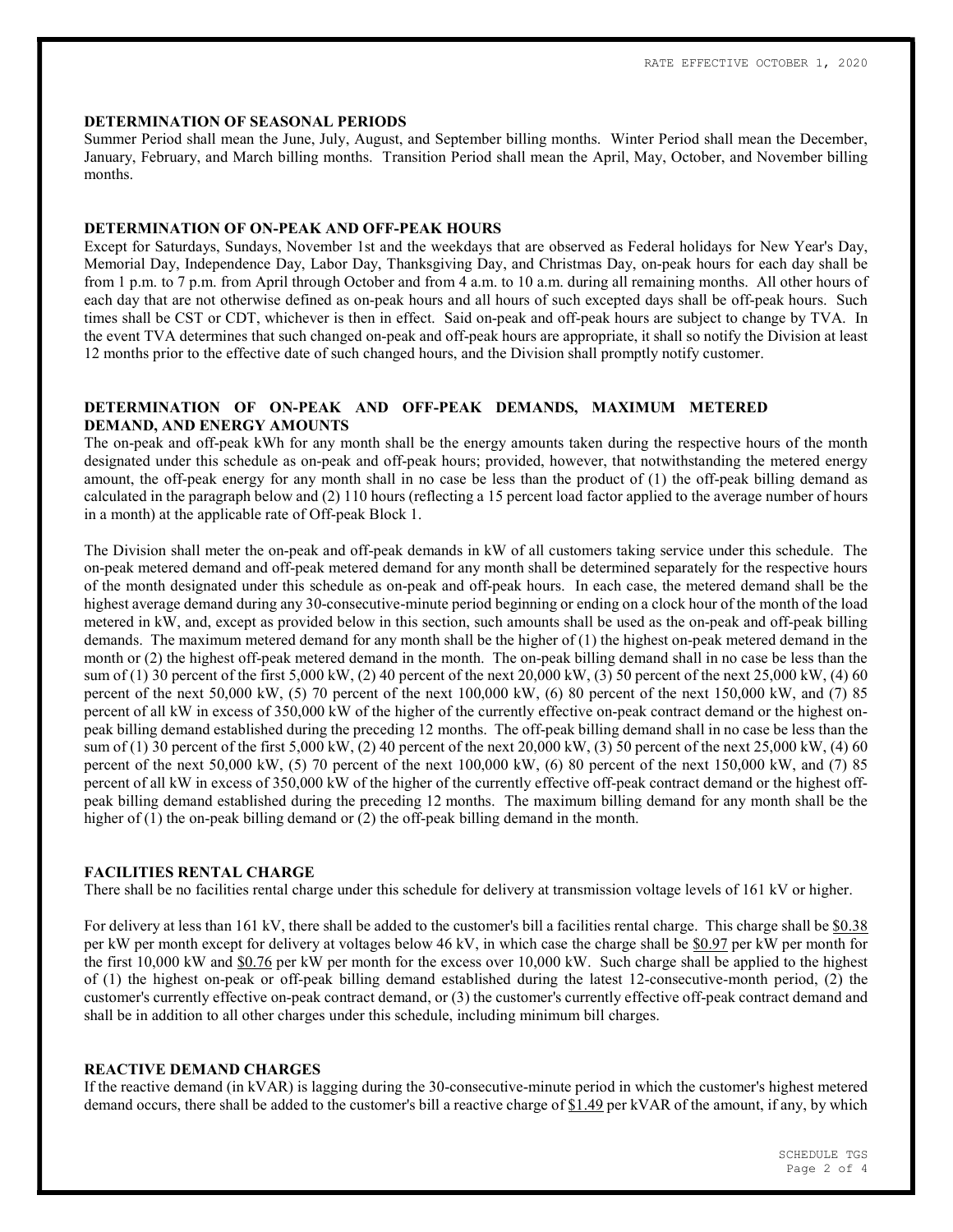the reactive demand exceeds 33 percent of such metered demand. If the reactive demand (in kVAR) is leading during the 30 consecutive-minute period in which the customer's lowest metered demand (excluding any metered demands which are less than 25 percent of the highest metered demand) occurs, there shall be added to the customer's bill a reactive charge of \$1.17 per kVAR of the amount of reactive demand. Such charges shall be in addition to all other charges under this schedule, including minimum bill charges.

# MINIMUM MONTHLY BILL

The monthly bill under this schedule, excluding any facilities rental charges and any reactive charges, shall not be less than the sum of (1) the base service and TVA administrative charges, (2) the portion of the base demand charge, as adjusted, (but excluding the additional portion thereof applicable to excess of billing demand over contract demand) applicable to on-peak billing demand applied to the customer's on-peak billing demand, (3) the portion of the base demand charge, as adjusted, (but excluding the additional portion thereof applicable to excess of billing demand over contract demand) applicable to any excess of off-peak over on-peak billing demand applied to the amount, if any, by which the customer's off-peak billing demand exceeds its on-peak billing demand, (4) the base on-peak energy charge, as adjusted, applied to the customer's on-peak energy takings, and (5) the base off-peak energy charge, as adjusted, applied to the higher of customer's actual off-peak energy takings or the minimum off-peak energy takings amount provided for in the first paragraph of the section of this schedule entitled "Determination of On-peak and Off-peak Demands, Maximum Metered Demand, and Energy Amounts".

The Division may require minimum bills higher than those stated above.

### CONTRACT REQUIREMENT

Under TDGSA, the contract shall be for an initial term of at least 1 year and extended automatically from year to year thereafter. After the initial term, the TDGSA contract may be terminated upon not less than a 90 day notice.

Under the TGSB, TGSC and TGSD rates, the contract shall be for an initial term of at least 5 years and any renewals or extensions of the initial contract shall be for a term of at least 5 years. After 10 years of service, any such contract for the renewal or extension of service may provide for termination upon not less than a 16-month notice.

The customer shall contract for its maximum requirements, which shall not exceed the amount of power capable of being used by customer, and the Division shall not be obligated to supply power in greater amount at any time than the customer's currently effective on-peak or off-peak contract demand. If the customer uses any power other than that supplied by the Division under this schedule, the contract will include other special provisions. The schedule in any power contract shall be subject to adjustment, modification, change, or replacement from time to time as provided under the power contract between the Division and TVA.

#### PAYMENT

Rates and charges included within are net. In the event that any bill is not paid on or before the delinquent date shown on bill, there shall be added to the bill an amount equal to 5 percent on the first \$250.00 of the bill plus one percent on any portion of the bill exceeding \$250.00; to any amount remaining unpaid 30 days after the delinquent date of the bill, there shall be added a penalty of one percent, and an additional one percent shall be added at the end of each successive 30-day period until the amount is paid in full.

#### SINGLE-POINT DELIVERY

The charges under this schedule are based upon the supply of service through a single delivery and metering point, and at a single voltage. If service is supplied to the same customer through more than one point of delivery or at different voltages, the supply of service at each delivery and metering point and at each different voltage shall be separately metered and billed.